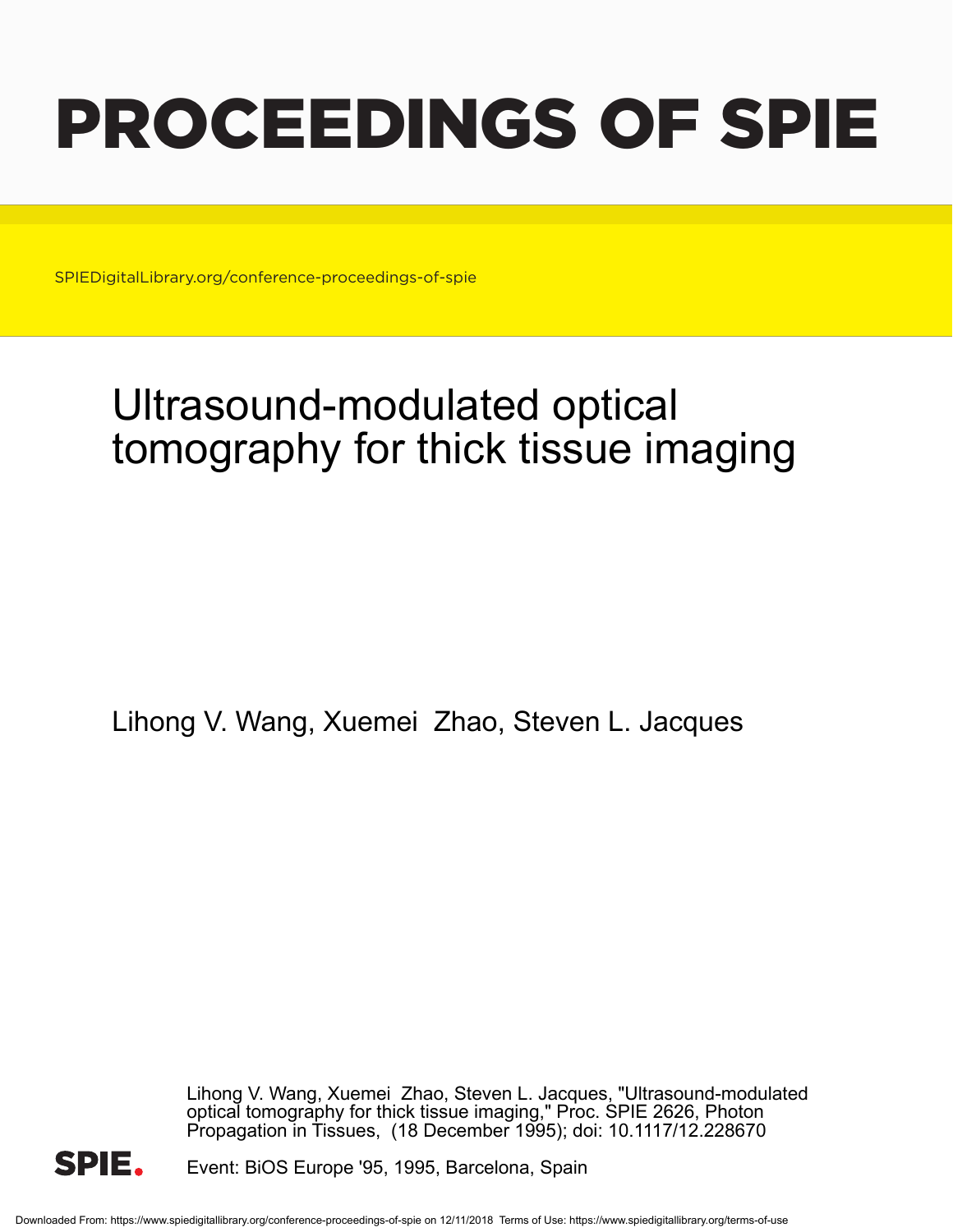#### Ultrasound-Modulated Optical Tomography for Thick Tissue Imaging

Lihong Wang, Ph. D.\* Xuemei Zhao, M. S. Steven L. Jacques, Ph. D.

Laser Biology Research Laboratory, Box 17 University of Texas M. D. Anderson Cancer Center 1515 Holcombe Boulevard Houston, TX 77030, USA

#### Abstract

Continuous-wave ultrasonic modulation of scattered laser light has been used to image objects in tissue-simulating turbid media for the first time.<sup>1</sup> We hypothesized that the ultrasound wave focused into the turbid media modulates the laser light passing through the ultrasonic focal spot. The modulated laser light collected by a photomultiplier tube reflects the local mechanical and optical properties in the focal zone. Buried objects in 5-cm thick tissue phantoms are located with millimeter resolution by scanning and detecting alterations of the ultrasoundmodulated optical signal. Ultrasound-modulated optical tomography separates the conflict between signal and resolution in purely optical imaging of tissue and does not rely on ballistic or quasi-ballistic photons but on the abundant diffuse photons. The imaging resolution is determined by the focused ultrasonic wave. This technique has the potential to provide a noninvasive, nonionizing, inexpensive diagnostic tool for diseases such as breast cancer.

#### Key Words

Ultrasound-modulation, optical imaging, optical tomography, turbid media, scattering media, biological tissue phantoms.

\* To whom correspondence should be addressed. Assistant Professor. Emails: lihong@laser.mda.uth.tmc.edu Phone: (713) 745-1742 Fax: (713) 792-3995.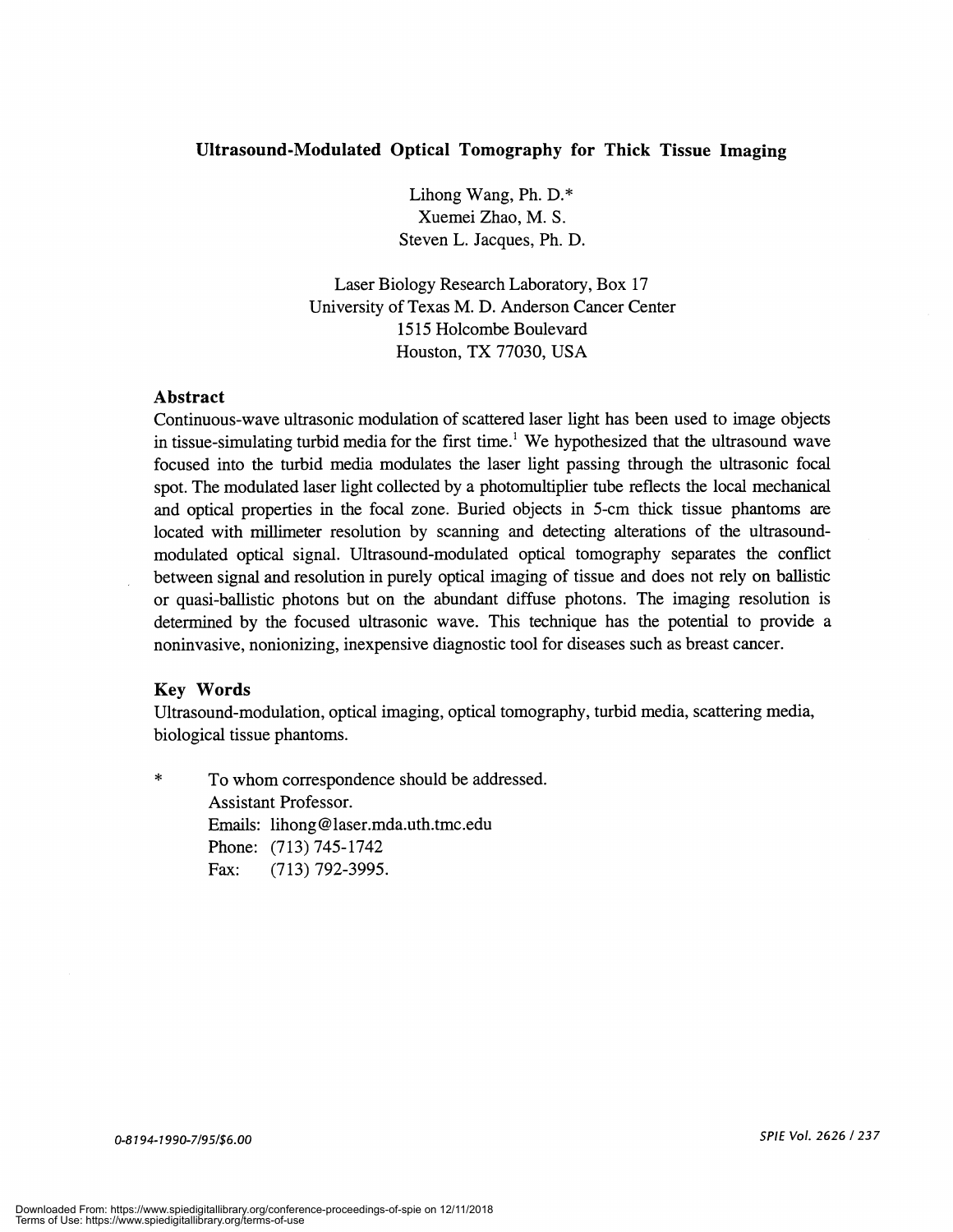## Introduction

Non-Optical Imaging<br>Breast cancer is the most common malignant neoplasm and the leading cause of cancer deaths in women in the United States. A means for prevention of breast cancer has not been found, and early detection and treatment is the best solution to improve cure rate. At present, mammography and ultrasonography are clinically used for breast cancer detection. Mammography is currently the only reliable means of detecting nonpalpable breast cancers. As a supplementary tool, ultrasound is used to evaluate the internal matrix of circumscribed masses found at mammography or of palpable masses that are obscured by radiographically dense parenchyma at mammography.  $z^{-6}$  However, x-ray mammography is ionizing radiation, and imaging of radiographically dense breasts is difficult. Ultrasonography cannot detect many of the nonpalpable cancers that are not visible on mammograms of good quality.<sup>3</sup>

Several other techniques are under investigation for breast cancer imaging. Magnetic resonance imaging (MRJ) offers great promise for imaging of the radiographically dense breast.<sup>7,8</sup> Breast MRI is superior to mammography in differentiating solid from cystic lesions and is equivalent to mammography in providing information regarding different parenchymal patterns. Injection of intravenous contrast material with MRI increases cancer detectability in spite of the fact that breast cancer and glandular tissues have similar magnetic resonance tissue characteristics. However, breast MRI is expensive, has inferior spatial resolution to mammography, and cannot image microcalcifications, which are often the sole indicators of breast cancer.<sup>3,9</sup>

Breast computed tomography (CT) has been investigated for the differentiation of benign from malignant solid masses. Breast CT involves the use of intravenous injection of iodinated contrast material and has limited spatial resolution and high cost; hence, it is not suited for routine breast cancer screening.<sup>3</sup>

Optical Imaging<br>Nonionizing laser light detection of breast cancer is a new and active field.<sup>10-34</sup> The optical properties of normal and diseased breast tissues are usually different;<sup>35,36</sup> therefore, it is possible to detect breast cancers based on the measurement of optical properties. For example, the scattering coefficient of fibrocystic tissue  $(-600 \text{ cm}^{-1})$  is approximated 50% higher than that of normal glandular breast tissue  $({\sim}400 \text{ cm}^{-1})$  or 100% higher than that of normal breast adipose tissue ( $\sim$ 300 cm<sup>-1</sup>) in the wavelength range of 500-1100 nm; the absorption coefficient of ductal carcinoma ( $-4$  cm<sup>-1</sup>) is about 100% higher than the coefficients of normal glandular or adipose breast tissues ( $\sim$ 2 cm<sup>-1</sup>) around 550 nm wavelength. The *optical difference* is not surprising because cancerous tissues manifest significant architectural changes at the cellular and sub-cellular levels, and the cellular components that cause elastic scattering have dimensions typically on the order of visible to near-IR wavelengths. Some tumors are associated with vascularization, where blood causes increased light absorption. The use of optical contrast agents can also be exploited to enhance the optical contrast between normal and abnormal tissues.<sup>1</sup>

Because tissues are optically turbid media, light is quickly diffused inside tissues as a result of scattering. Light transmitted through tissues is classified into three categories: ballistic and thus travels straight through the tissue. Quasi-ballistic light carries some imaging information. Diffuse light carries little direct imaging information and overshadows ballistic or quasi-ballistic light.

One of the techniques is called "early-photon imaging".<sup>2,11,15,24</sup> If diffuse light is rejected, and ballistic or quasi-ballistic light is collected, buried objects can be detected. This

238/SPIE Vol. 2626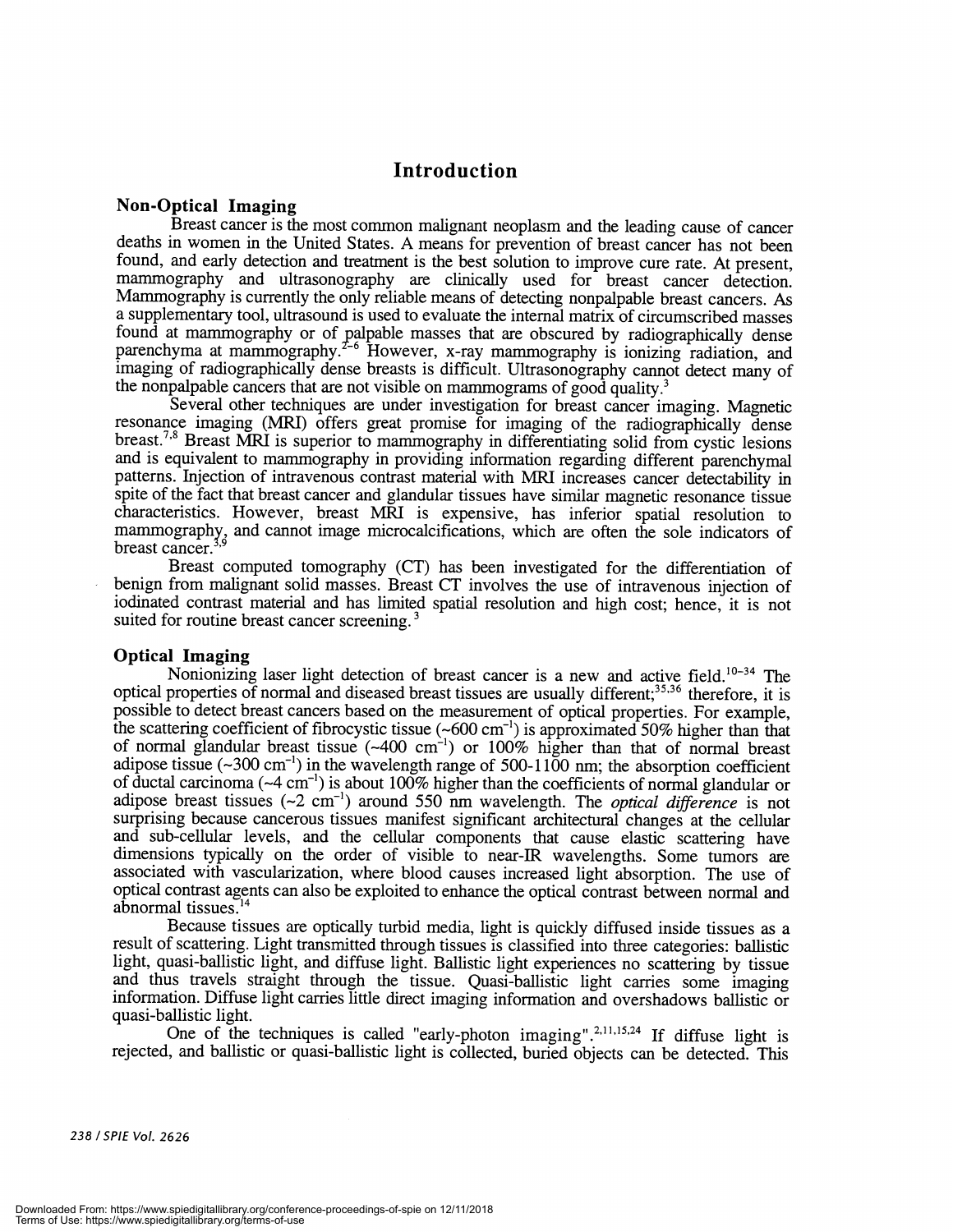technique uses a short-pulse laser (<1 ps pulse width) to illuminate the breast tissue. Only the initial portion of transmitted light is allowed to pass to a light detector, and the late-arriving light is gated off by a fast optical gate. If only ballistic light is detected, the imaging is called ballistic imaging. It has been shown that ballistic imaging is possible only for breast tissue thickness less than 0.14 cm or 42 mean free paths  $(mfp)$ .<sup>1737</sup> Most ballistic imaging techniques reported in the literature have achieved approximately 30 mfp.<sup>18,22,24</sup> Therefore, this approach is suitable for thin tissue samples but suffers loss of signal and resolution for thick tissues as a result of the strong scattering of light by the tissue. A straightforward continuous-wave laser imaging technique has also achieved 30 mfp.<sup>38</sup>

For breast tissue of practical thickness (5 to 10 cm), scattered light must be used to image breast cancers. We have demonstrated that for a 5-cm-thick breast tissue, the detector must collect light that has experienced at least 1 100 scattering events in tissue to yield enough signal.<sup>37</sup> However, if a 1-mW visible or near IR laser is incident on one side of a 5-cm thick breast tissue (absorption coefficient  $\mu_a = 0.1 \text{ cm}^{-1}$ , reduced scattering coefficient  $\mu_s' = 10 \text{ cm}^{-1}$ <sup>1</sup>), we have estimated using diffusion theory that the diffuse transmittance on the other side is on the order of 1 nW/cm<sup>2</sup> or  $10^9$  photons/(s • cm<sup>2</sup>), which is easy to detect using a PMT capable of single-photon counting.

Imaging resolution of pure laser imaging degrades linearly with increased tissue thickness.39 Hebden et al detected the temporal profiles of the scattered light using a streak camera and then mathematically extrapolated the signal to the early part of the profiles in which the actual light could not be detected.<sup>13</sup> The early portion of the profiles were integrated to construct the images of buried objects (8-mm diameter) in a turbid medium  $(51$ -mm thick). The spatial resolution was found to be 5 mm for a 5-cm thick breast phantom,<sup>40</sup> which agrees with the theoretical prediction.<sup>39</sup> This time-domain technique requires expensive short-pulse lasers and fast light detectors.<br>Another technique for laser light imaging is the frequency-domain technique, also called

Another technique for laser light imaging is the frequency-domain technique, also called photon-density wave imaging, which was first introduced into the field by Gratton et al.<sup>10,19,30-</sup><br><sup>34</sup> This technique uses amplitude-modulated laser light (at approximately 100 MHz) to <sup>34</sup> This technique uses amplitude-modulated laser light (at approximately 100 MHz) to illuminate the tissue and detect the diffuse light. Chance and Yodh et al have recently reconstructed the images of the buried objects This technique has similar imaging resolution as the time-domain technique but requires complex imaging reconstruction algorithms.

Marks et al have investigated tissue imaging using the combination of pulsed ultrasound and laser light.<sup>42</sup> They detected the signal of a homogeneous turbid medium without buried objects. We developed a new approach: ultrasound-modulated optical tomography that combines continuous-wave rather than pulsed-ultrasound and laser irradiation. We have successfully imaged buried objects in tissue-simulating turbid media.<sup>1</sup> The major advantage of using continuous-wave ultrasound modulation over pulsed ultrasound modulation is the significant increase in signal-to-noise ratio, which allows us to image buried objects in turbid media

Ultrasound-modulated optical tomography measures mechanical and optical properties of tissues, whereas x-ray mammography measures radiographical density of tissues and ultrasonography measures echogenicity of tissues. If the tumors are mechanically or optically different than the surrounding normal tissues, this method should be able to image the tumors. Studies have shown the mechanical and optical differences between many normal and abnormal tissues.<sup>43–45</sup>;35,36 Our technique is, therefore, an addition to the current techniques for breast imaging. Furthermore, this approach is free of the hazards of ionizing radiation with mammography. Ultrasound-modulated optical tomography separates the resolution and signal problem of light-only imaging because the resolution is determined by the size of the ultrasound focal spot and the signal depends on any light passing through the ultrasound focal spot (including ballistic, quasi-ballistic light, and diffuse light). If the clinical trial succeeds, this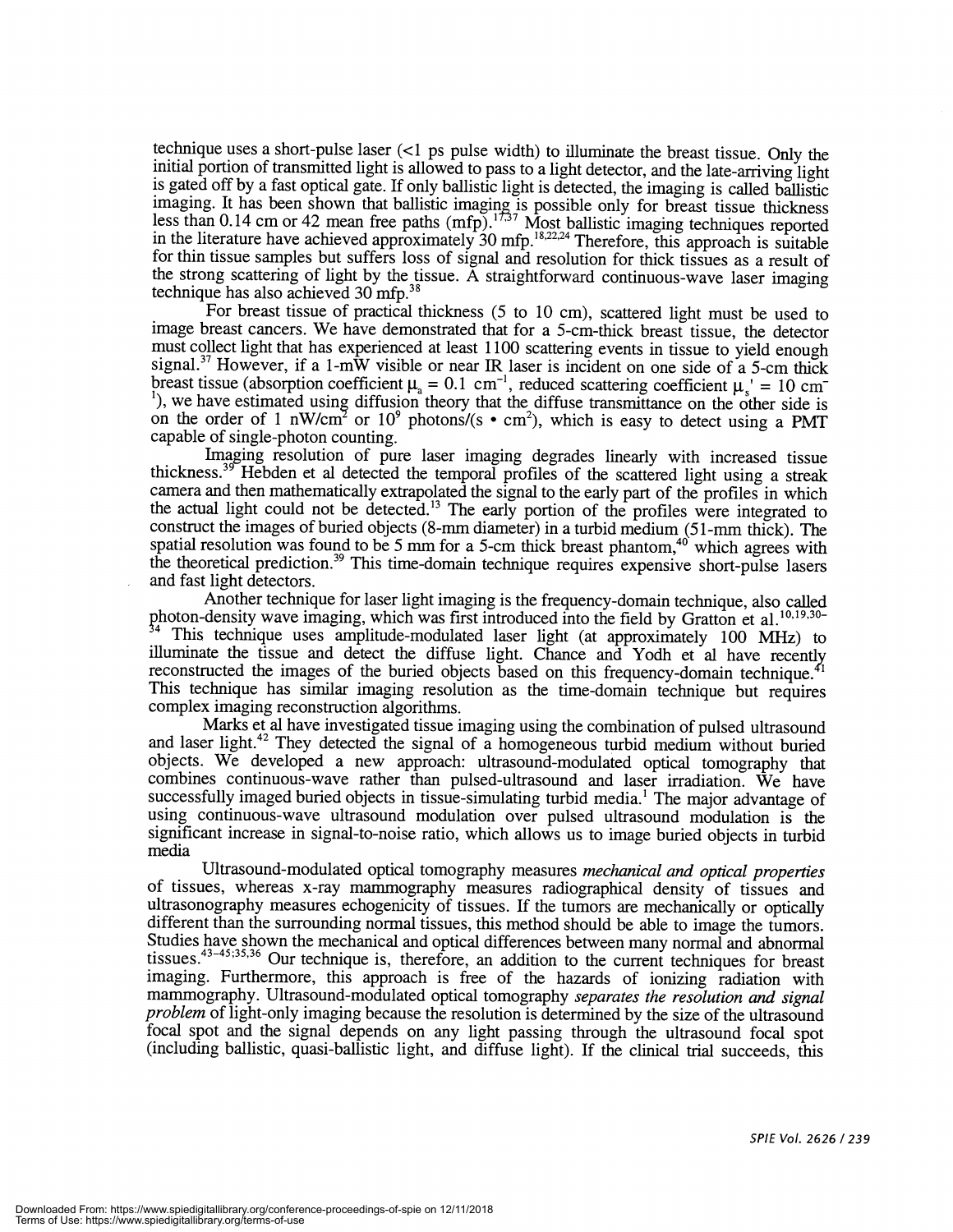technique will provide a good tool for breast cancer screening, detection, monitoring, and

In summary, the *advantages* of ultrasound-modulated optical tomography over other purely optical imaging methods are (Table 1): (1) good resolution: capability to image 5-cm thick breast phantoms with  $\sim$ 1-mm resolution and  $\sim$ 65% contrast with the potential for improvement; (2) cost-effectiveness; (3) detection of combined mechanical and optical properties; and (4) no need for complex inverse algorithms. The *advantages* of ultrasoundmodulated optical tomography over x-ray mammography are:  $(1)$  non-ionization radiation;  $(2)$ low-cost; and (3) capability to detect optical spectral information of tumors, which is related to tumor physiology. The imaging resolution of different medical diagnostic tools is listed in  $\mathbf{Fig.}$ 1.

| Method               | <b>Imaging Resolution</b>                | Cost   | Comments                |
|----------------------|------------------------------------------|--------|-------------------------|
| Time-gated           | $\overline{-5}$ mm for 5-cm thick tissue | High   | Fast laser and detector |
| Frequency-domain     | $\sim$ 5 mm for 5-cm thick tissue        | Medium | Complex algorithm       |
| Ultrasound-modulated | $\sim$ 1 mm for 5-cm thick tissue        | Low    | Simple algorithm        |

Table 1. Comparison of different optical imaging methods.



The underlying physics of ultrasound-modulated optical tomography is acousto-optics in turbid media. Although acousto-optics in clear media has been well studied,  $46.47$  turbid acousto-optics is a new field, which may find applications in medicine, underwater detection, atmosphere optics, and other fields involving turbid media.

240 1 SP!E Vol. 2626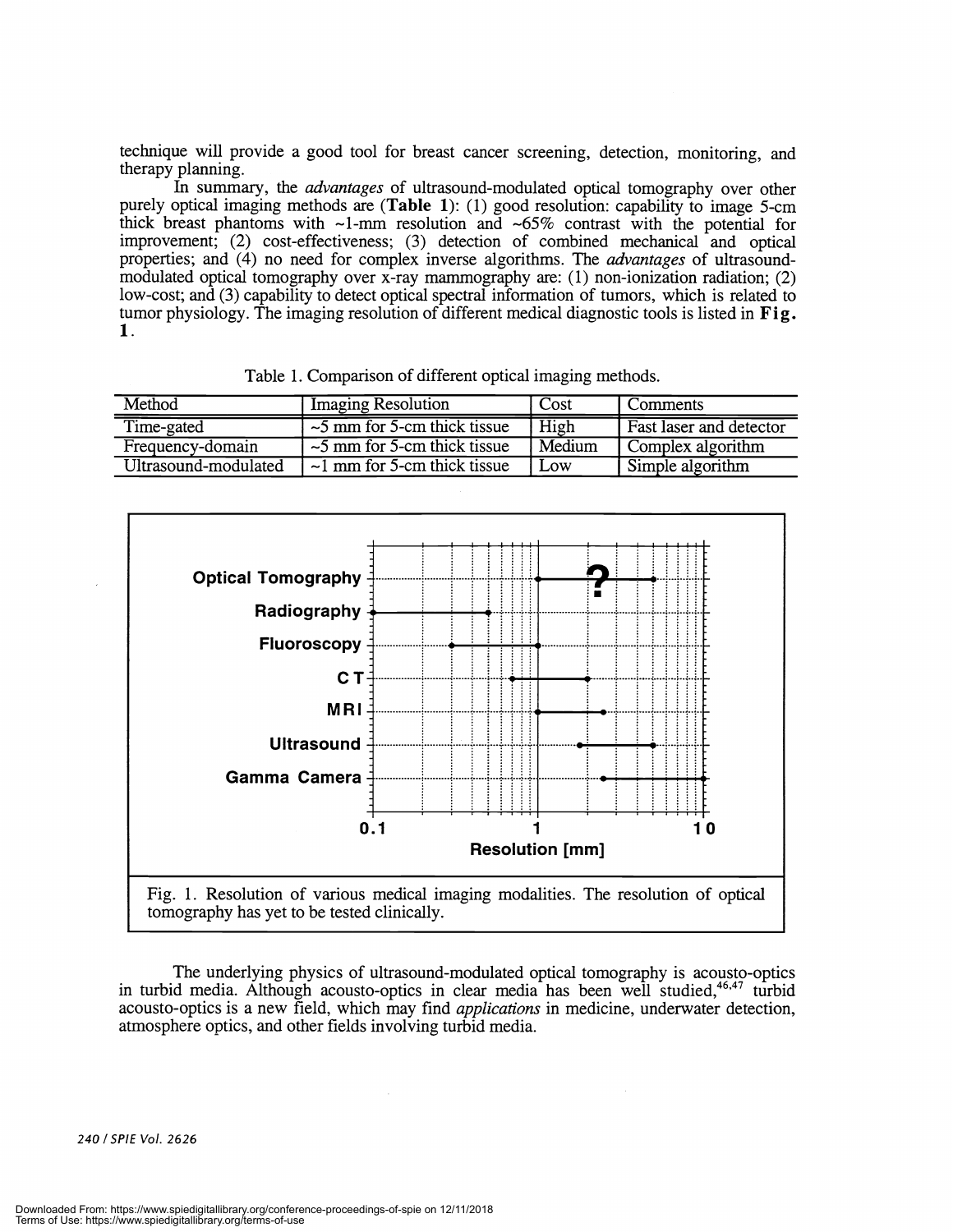## Methods and Materials

#### Hypothesis

The design of the experiment on ultrasound-modulated optical tomography was based on the following hypothesis (Fig. 2). Continuous-ultrasound wave was propagated through a turbid medium and focused to a small spot inside the medium. The ultrasound wave near the focal point produced a (1) pressure, (2) particle velocity, and (3) particle displacement that were varying sinusoidally as a function of time.

The pressure variation induced a density change in the medium as a result of the compressibility of the medium. The optical absorption and scattering coefficients were proportional to the number density of absorbers and scatterers, respectively. The index of refraction varied with the density as well. Therefore, the density variation modulated the optical properties of the solution at the ultrasound frequency. The variation of optical properties modulated the light passing through the focal zone.

The particle velocity caused Doppler shift of the optical frequency by the ultrasonic frequency. An optical detector functioned as a heterodyning device between the Doppler-shifted light and unshifted light and produced a signal of the ultrasonic frequency. The particle displacement caused light pathlength to change such that speckles were detected. The speckles varied at the ultrasonic frequency as well.

The modulated light carried the information of the optical and mechanical properties near the focal spot, where the modulation off focus was assumed less than that at the focus. The ultrasound-modulated light signal can be easily separated from the unmodulated light signal by an electronic filter. Scanning the imaging system relative to the turbid medium would generate an image of the medium based on the distribution of optical and mechanical properties. The ultrasound modulation depended on any light, which was primarily *diffuse light* rather than ballistic or quasi-ballistic light for dense turbid medium. The imaging resolution depended on the spot size of the ultrasonic focus.



ultrasound-modulated light carries the information of the optical and mechanical properties at the ultrasonic focal spot, which provides a localization mechanism for optical imaging.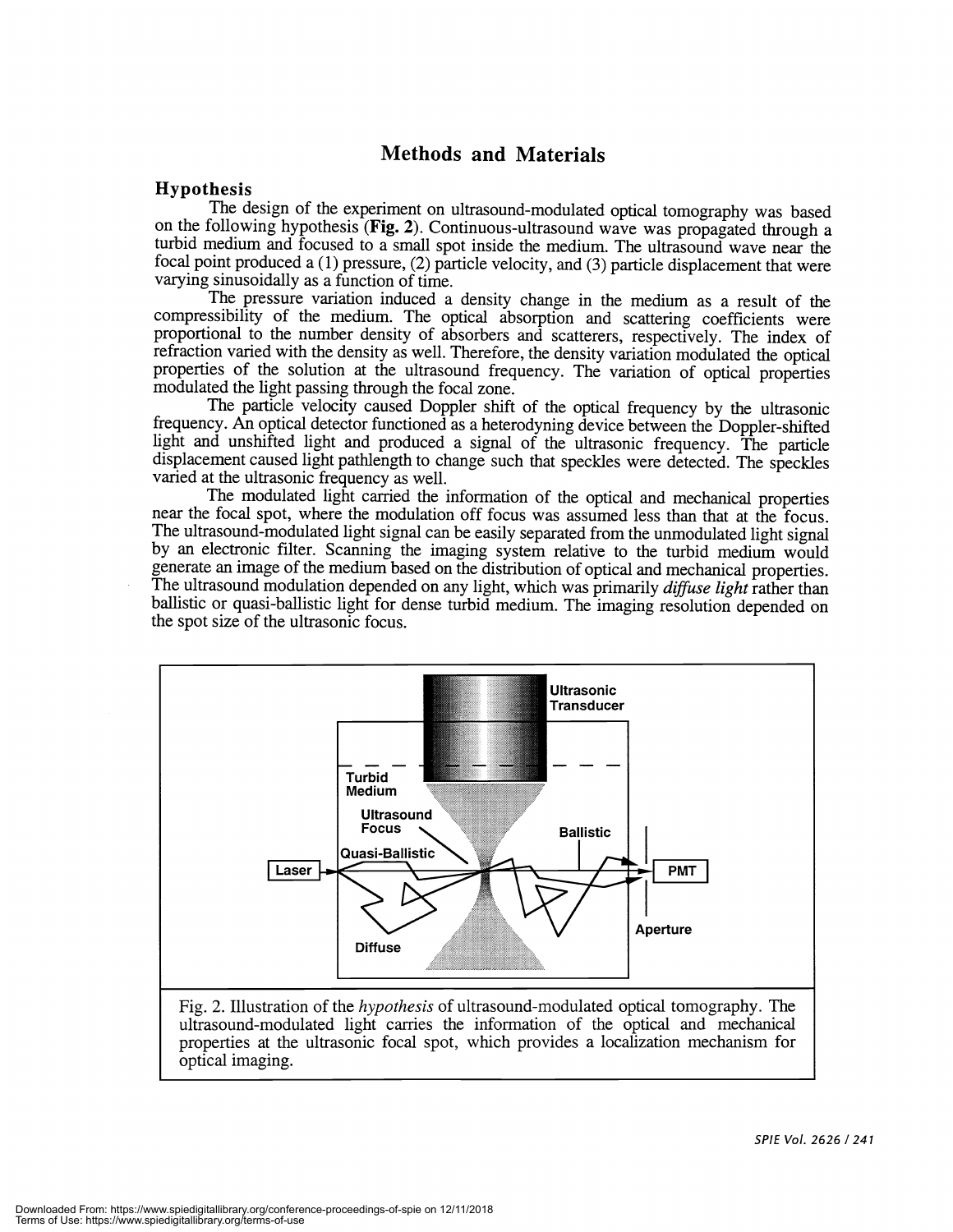

The above modulation sequences are summarized in Fig. 3, where p(t) is the ultrasonic pressure as a function of time, N(t) the number density,  $\mu_n(t)$  the absorption coefficient,  $\mu$ <sup>'</sup>(t) the reduced scattering coefficient, n(t) the index of refraction, and I(t) the light intensity.

#### Phantom Preparation

Tissue phantoms (turbid media) were prepared to simulate the optical properties of tissues by dissolving dominantly absorbing Trypan blue dye and dominantly scattering Intralipid in water or 5% gel solution (by weight) for liquid and solid phantoms, respectively. The phantom was contained in a cuvette, which was 5 cm thick, 23 cm wide, and 18 cm high.<br>Two ultrasonic absorbers (3.5 cm thick) were placed inside the two sides of the cuvette.<br>Another ultrasonic absorber (4.5 cm thick) phantom (8 cm high) was placed inside the cuvette before it coagulated in a refrigerator. Another gel phantom cube  $(\bar{7}$  mm each side) was placed inside the background gel in the midplane to simulate a buried object. The facets of the cube were parallel with those of the cuvette.<br>A liquid phantom (3 cm high) that had identical optical properties as the background gel was poured into the cuvette to couple ultrasonic wave and allow the scanning of ultrasonic transducers.

The optical properties of the background gel and liquid phantoms were:  $\mu_a = 0.1 \text{ cm}^{-1}$ ,  $\mu_s' = 10 \text{ cm}^{-1}$ . The optical properties of the buried gel object phantom were:  $\mu_a = 1.5 \text{ cm}^{-1}$ ,  $\mu_s'$  $\frac{1}{100}$  cm<sup>-1</sup>. The background optical properties were close to the realistic optical properties of breast tissues.<sup>36</sup>

Experimental Setup<br>The experimental setup is shown in Fig. 4. The glass cuvette was seated on a two-<br>dimensional translation stage, which was able to scan the cuvette along both the x and z axes. While the cuvette was scanned, the rest of the system, including the optical and ultrasonic systems, were fixed.

The He-Ne laser (Uniphase, 1135P) with 10-mW output power and 632.8-nm wavelength delivered a single-mode Gaussian beam perpendicular to the front surface of the cuvette. The lower end of the ultrasonic transducer was buried in the solution to allow a good coupling of the ultrasound wave. The room lights were turned off to reduce the ambient noise collected by the photomultiplier tube (PMT, Hamamatsu, R928). The voltage supply of the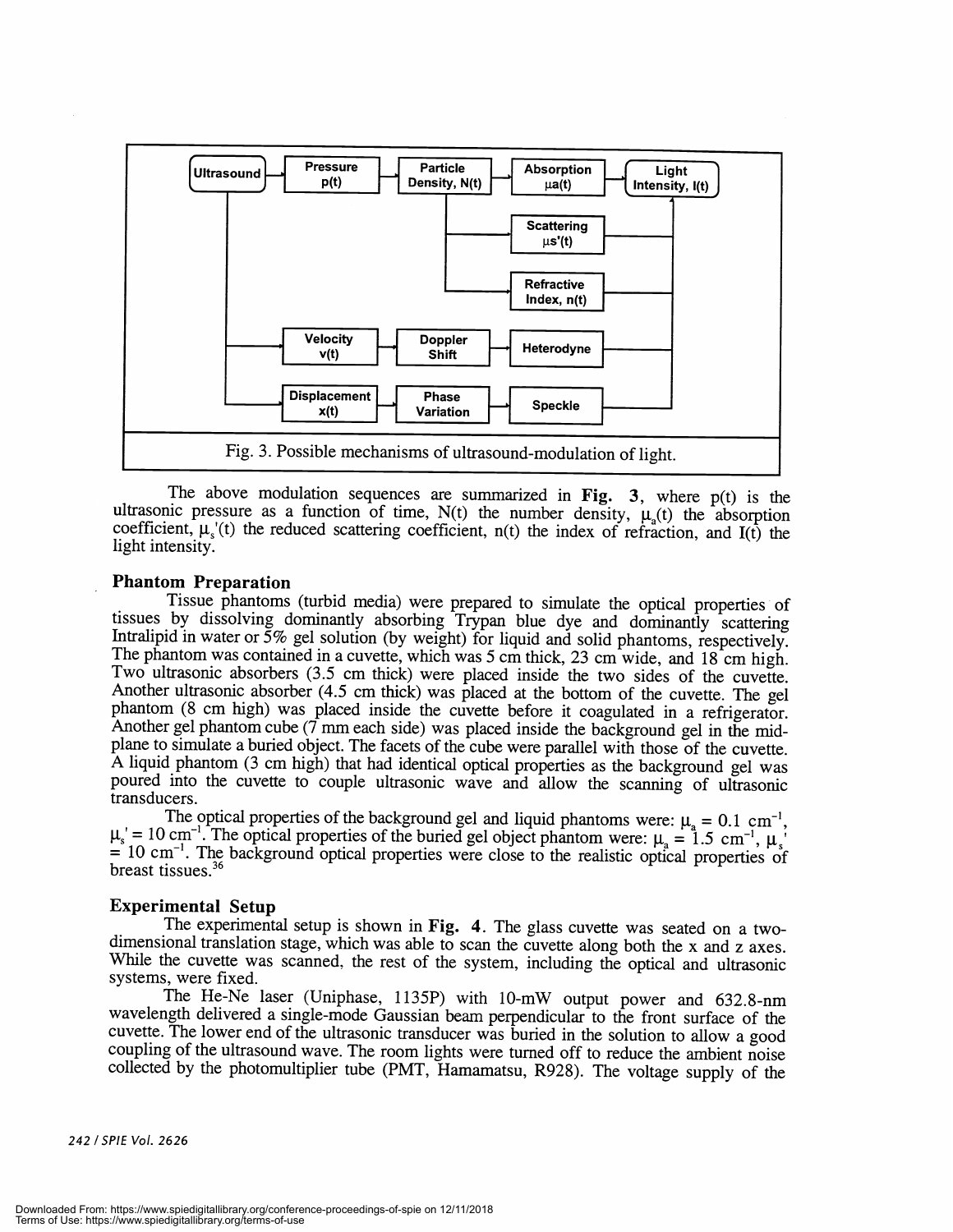

arrows between blocks represent electrical signals, and the arrows from the laser and from the cuvette represent optical signals. Note the Cartesian coordinate system that will be used subsequently.

PMT (Hamamatsu, HC 123-01) was powered with a 12-volt DC power supply, and the voltage on the PMT cathode was set to —850 volts. A 1-cm aperture was placed in front of the PMT to limit light entering the PMT.<br>The function generator (Stanford Research Systems, DS345) produced a sinusoidal

wave at a fixed frequency of 999,825 Hz, which was the center frequency of the bandpass filter in the detection system. This signal drove the ultrasonic transducer (Panametrics, V3 14- SU) after being amplified to 45 V amplitude by the power amplifier and the transformer.

The operating bandwidth of the ultrasonic transducer was centered at 1 MHz. The diameter of the active element of the ultrasonic transducer was 1 .9 cm. The focal length of the transducer in water was 2.54 cm. The diameter of the ultrasound focal spot in water was 0.2 cm. The peak pressure at the focal spot underwater was 4.5 bars, whereas the maximum allowable diagnostic peak pressure inside human tissue is 50 bars.<sup>48,49</sup>

After light passed through the aperture and reached the PMT, the optical signal was converted into electrical signal. The electrical signal was separated into DC and AC components by an interface circuit. The DC voltage was read by a digital voltmeter, and the AC voltage was amplified and then effectively filtered by a narrow bandpass filter. The filtered signal was collected and averaged over 256 sweeps by the digital oscilloscope (Tektronix, 2440), which was triggered by a reference signal from the function generator. Both the frequency filtering and signal averaging enhanced the signal-to-noise ratio. The averaged time-domain signal was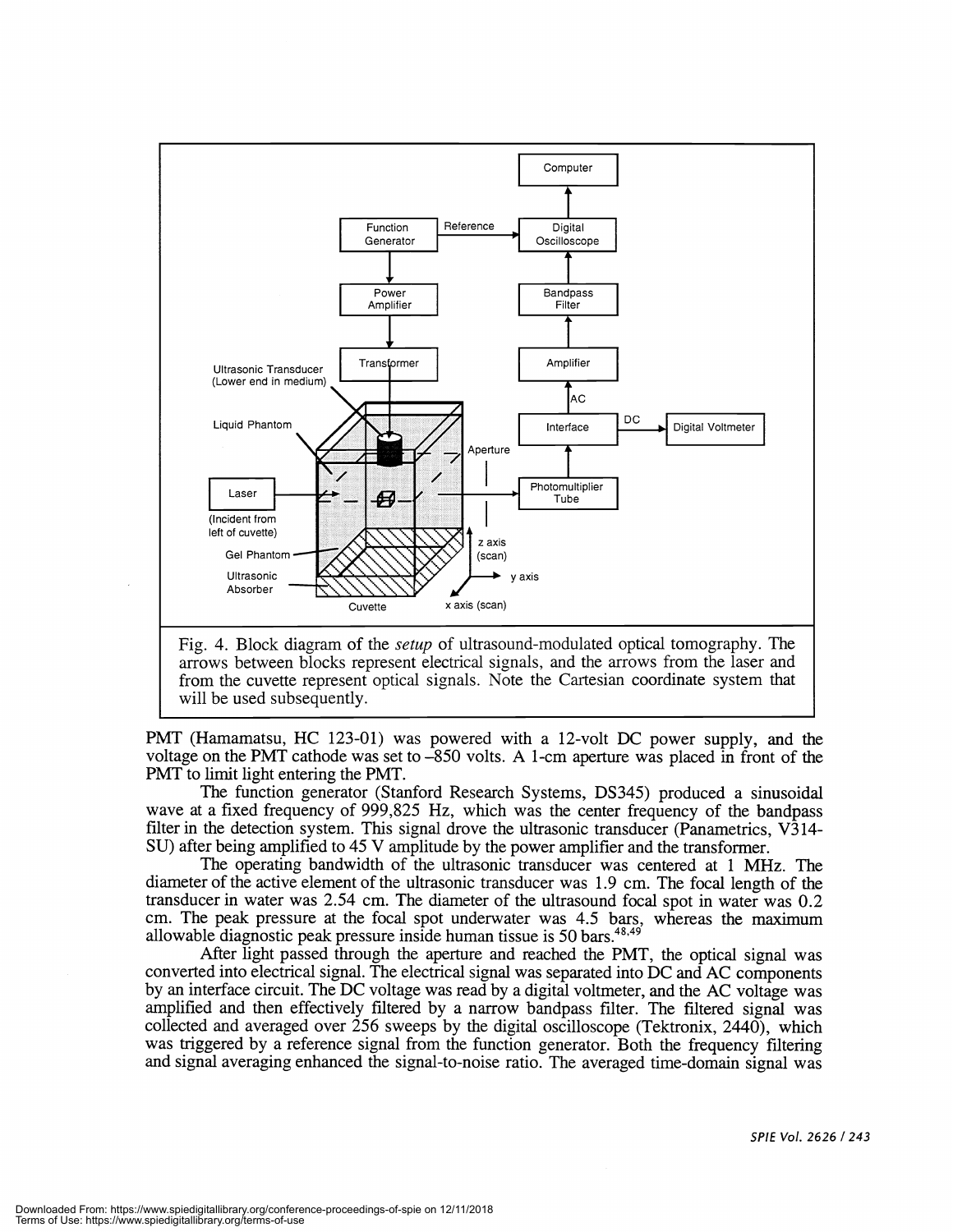then transferred to a Macintosh computer for data storage and processing. The peak-to-peak voltage of the signal represented the light signal modulated by the ultrasound wave.

Once the time-domain signal in the oscilloscope was stored in the computer, the cuvette was moved to the next  $(x, z)$  position, and the above steps were repeated. When the signals of all the scanned positions were obtained, a one- or two-dimensional image of the turbid medium containing a buried object was constructed.

#### Results

#### Ultrasound-Modulated Optical Signal in a Tissue Phantom

To illustrate the effect of ultrasound modulation of light, we have selected a typical time-domain AC signal (Fig. 5a). The signal, consisting of  $1,024$  data points with a sampling interval of  $0.04 \mu s$ , was transferred from the digital oscilloscope to the computer. The timedomain signal was converted to frequency-domain signal using FFT processing with one zeropadding<sup>50</sup> and Hamming apodization<sup>51</sup> (Fig. 5b). The zero-padding was used to increase the frequency resolution of the spectrum. The apodization was used to minimize the heights of the side lobes of the spectrum.



Fig. 5. (a) Time-domain signal and (b) converted frequency-domain signal of typical ultrasound-modulated light collected by the PMT. The unit of the peak heights was 0.04 volts/MHz because the sampling interval of the oscilloscope was 0.04  $\mu$ s. In other words, the y-axis values multiplied by 0.04 are the spectral density in volts/MHz. The spectral peak matches the ultrasound frequency. This figure demonstrates the ultrasonic modulation of light.

#### Ultrasound-Modulated Optical Images of a Tissue Phantom

A two-dimensional image of the above phantom was observed using the ultrasound-<br>modulated light signal (Fig. 6). The translation stage was scanned at 1 mm per step in both the x and z directions. When the object was away from the ultrasound focus, the signal was strong. When the object was moved toward the ultrasonic focus, the signal dropped quickly.

The normalized one-dimensional images of the cube across  $z = 0$  using both the DC signals and the AC signals are shown in Fig. 7. The DC signals did not indicate the existence of a buried object. The AC signals showed a steep dip when the spheres were at the ultrasound focal spot. The imaging resolution (edge spread function) was  $\sim 1$  mm, which was close to one half of the 2-mm focal-spot size of the ultrasound.

<sup>244</sup> /SPIE Vol. 2626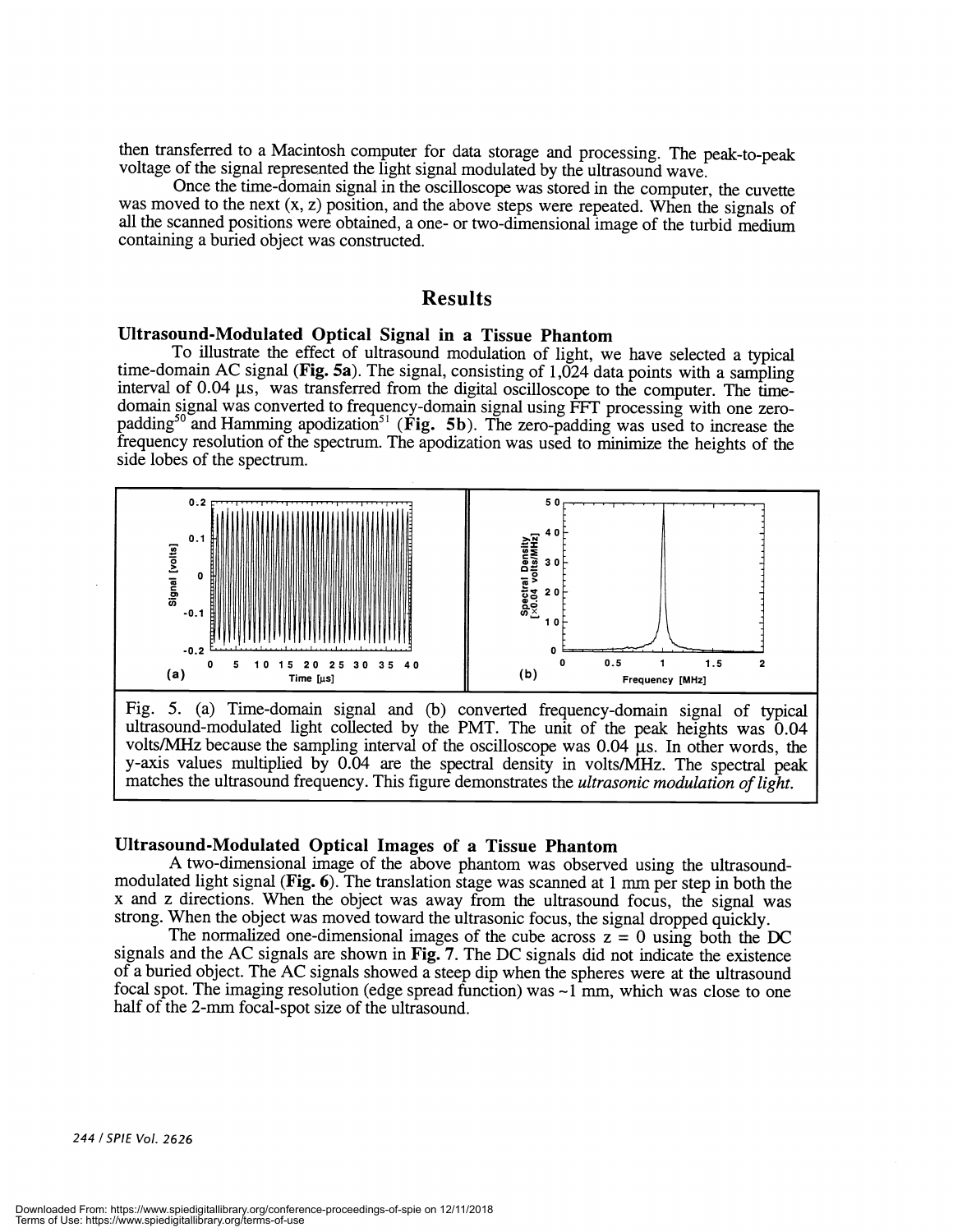



Fig. 7. Comparison of images using the ultrasound-modulated (AC) and unmodulated (DC) optical signals.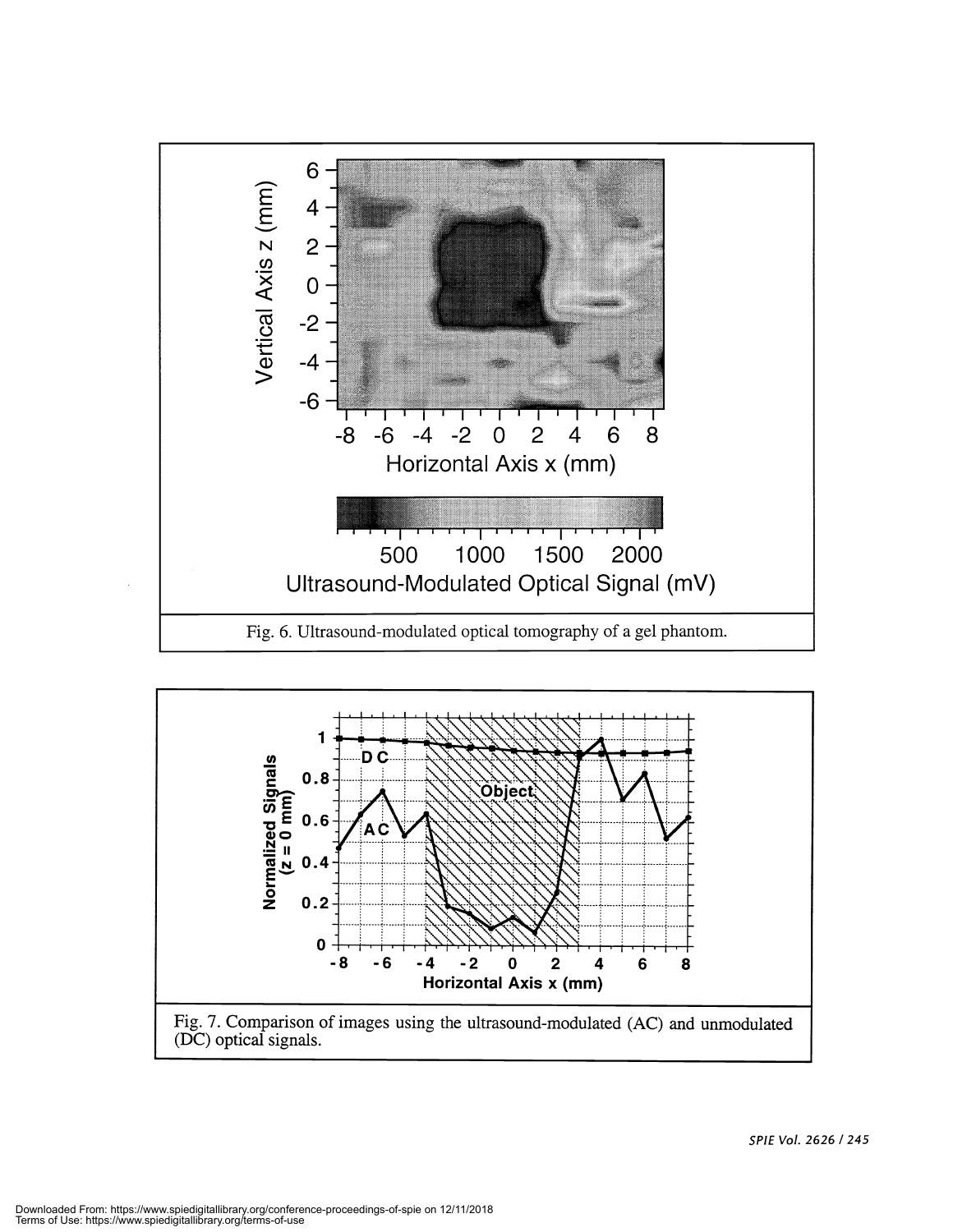### Discussion and Conclusions

Since our first observation of ultrasound-modulated optical images of tenuous liquid turbid media to prove the concept,<sup>1</sup> we have imaged dense gel tissue phantoms that simulated optical properties of breast tissues. The gel phantoms allowed to bury objects without using a wire frame, which may disturb the ultrasonic field. The imaging resolution was comparable with the beam diameter of the focused ultrasonic wave. More studies are needed for quantitative imaging of the optical and mechanical properties of biological tissues.

#### Acknowledgment

The project was sponsored in part by The University of Texas M.D. Anderson Cancer Center grant, The Whitaker Foundation grant, Department of Energy grant, and National Institutes of Health grant.

#### References

- 1. Wang LH, Jacques SL, Zhao, XM. Continuous-wave ultrasonic modulation of scattered laser light to image objects in turbid media. Opt. Lett. 1995; 20:629-631.
- 2. Jackson VP. The role of US in breast imaging. Radiology 1990; 177:305-311.
- 3. Jackson VP, Hendrick RE, Feig, SA, Kopans DB. Imaging of the radiographically dense breast. Radiology 1993; 188:297-301.
- 4. Fomage BD, Lorigan JG, Andry E. Fibroadenoma of the breast: sonographic appearance. Radiology 1989; 172:671-675.
- 5. Fornage BD. Ultrasound of the breast. Ultrasound Quarterly 1993; 11:1-39.
- 6. Bassett LW, Kimme-Smith C. Breast sonography. Am. J. Roentgenol. 1991; 156:449- 455.
- 7. Giger ML, Vyborny CJ, Schmidt RA. Computerized characterization of mammographic masses: analysis of speculation. Cancer Lett. 1994; 77:201-211.
- 8. Su B, Kappler F, Szwergold BS, Brown TR. Identification of a putative tumor marker in breast and colon cancer. Cancer Res. 1993; 53: 175 1-1754.
- 9. Zhou XH, Gordon R. Detection of early breast cancer: an overview and future prospects. Critical Rev. in Biomed. Eng. 1989; 17:203-255.
- 10. O'Leary MA, Boas DA, Chance B, Yodh AG. Experimental images of heterogeneous turbid media by frequency-domain diffusing-photon tomography. Opt. Lett. 1995; 20:426- 428.
- 11. Yodh AG, Kaplan PD, Pine DJ. Pulsed diffusing-wave spectroscopy: high resolution through nonlinear optical gating. Phys. Rev B 1990; 42:4744-4747.
- 12. Hebden JC. Time-resolved imaging of opaque and transparent spheres embedded in a highly scattering medium. Appl. Opt. 1993; 32:3837-3841.
- 13. Hebden JC, Delpy DT. Enhanced time-resolved imaging with a diffusion model of photon transport. Opt. Lett. 1994; 19:311-313.
- 14. Chance B, Kang K, He L, Weng J, Sevick E. Highly sensitive object location in tissue models with linear in-phase and anti-phase multielement optical arrays in one and 2 dimensions. Proc. Nat. Acad. Sci. U.S.A. 1993; 90:3423-3427.
- 15. Feng L, Yoo KM. Alfano RR. Ultrafast laser-pulse transmission and imaging through biological tissues. Appi. Opt. 1993; 32:554-558.

246 / SPIE Vol. 2626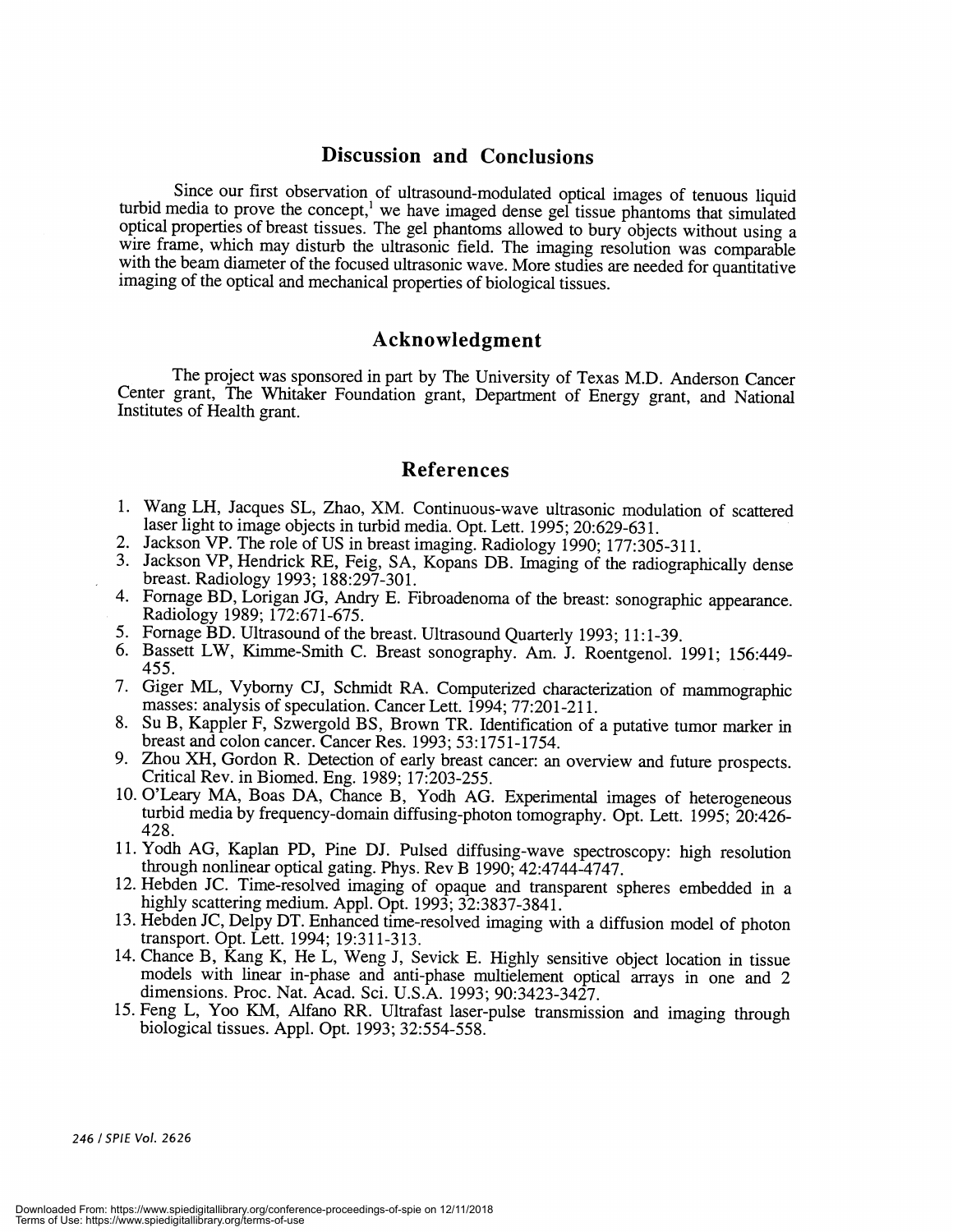- 16. Graber HL, Chang J, Lubowsky J, Aronson R, Barbour RL. Near infrared absorption imaging of dense scattering media by steady-state diffusion tomography. Proc. Soc. Photo-Opt. Instrum. Eng. 1993; 1888:372-386.
- 17. Hee MR, Izatt JA, Swanson EA, Fujimoto JG. Femtosecond transillumination tomography in thick tissues. Opt. Lett. 1993; 18:1107-1109.
- 18. Hee MR, Izatt JA, Jacobson JM, Fujimoto JG, Swanson EA. Femtosecond transillumination optical coherence tomography. Opt. Lett. 1993; 18:950-952.
- 19. Knuttel A, Schmitt JM, Barnes R, Knutson JR. Acoustooptic scanning and interfering photon density waves for precise localization of an absorbing (or fluorescent) body in a turbid medium. Rev. Sci. Instrum. 1993; 64:638-644.
- 20. Haselgrove JC, Wang NG, Chance B. Investigation of the nonlinear aspects of imaging through a highly scattering medium. Med. Phys. 1992; 19:17-23.
- 21. Leith E, Chen C, Chen H, Chen Y, Dilworth D, Lopez J, Rudd J, Sun PC, Valdmanis J, Vossler G. Imaging through scattering media with holography. J. Opt. Soc. Am A 1992; 9:1148-1153.
- 22. Yoo KM, Xing QR, Alfano RR. Imaging objects hidden in highly scattering media using femtosecond second-harmonic-generation cross-correlation time gating. Opt. Lett. 1991; 16(13):1019-1021.
- 23. Yoo KM, Das BB, Alfano RR. Imaging of a translucent object hidden in a highly scattering medium from the early portion of the diffuse component of a transmitted ultrafast laser pulse. Opt. Lett. 1992; 17:958-960.
- 24. Duncan MD, Mahon R, Tankersley LL, Reinties J. Time-gated imaging through scattering media using stimulated Raman amplification. Opt. Lett. 1991; 16:1868-1870.
- 25. Patterson MS, Moulton JD, Wilson BC, Berndt KW, Lakowicz JR. Frequency domain reflectance for the determination of the scattering and absorption properties of tissue. Appl. Opt. 1991; 30:4474-4476.
- 26. Andersson-Engels A, Berg R, Svanberg S, Jarlman O. Time-resolved transillumination for medical diagnostics. Opt. Lett. 1990; 15:1179-1181.
- 27. Jacques SL. Time resolved propagation of ultrashort laser pulses within turbid tissues. Appl. Opt. 1989; 28 (12):2223-2229.
- 28. Jacques SL. Time-resolved reflectance spectroscopy in turbid tissues. IEEE Trans. Biomed. Eng. 1989; 36 (12):1155-1161.
- 29. Jacques SL, Wang LH, Hielscher AH. Time-resolved photon propagation in tissues. In: A. J. Welch, M. J. C. van Gemert (ed.), Optical Thermal Response of Laser Irradiated Tissue, in press; Plenum Press, 1995.
- 30. Boas DA, O'Leary MA, Chance B, Yodh AG. Scattering and wavelength transduction of diffuse photon density waves. Phys. Rev. E 1993; 47:R2999-R3002.
- 31. Tromberg BJ, Svaasand LO, Tsay TT, Haskell RC. Properties of photon density waves in multiple-scattering media. Appl. Opt. 1993; 32:607-616.
- 32. Svaasand LO, Tromberg BJ, Haskell RC, Tsay TT, Berns MW. Tissue characterization and imaging using photon density waves. Optical Engineering 1993; 32:258-266.
- 33. Fishkin JB, Gratton E. Propagation of photon density waves in strongly scattering media containing an absorbing "semi-infinite" plate bounded by a straight edge. J. Opt. Soc. Am. A 1992; 10:127-134.
- 34. O'Leary MA, Boas DA, Chance B, Yodh AG. Refraction of diffuse photon density waves. Phys. Rev. Lett. 1992; 69:2658-2661.
- 35. Cheong WF, Prahl SA, Welch AJ. A review of the optical properties of biological tissues. IEEE J. Quantum Electronics 1990; 26:2166-2185.
- 36. Peters VG, Wyman DR, Patterson MS, Frank GL. Optical properties of normal and diseased human breast tissues in the visible and near infrared. Phys. Med. Biol. 1990; 35:1317-1334.